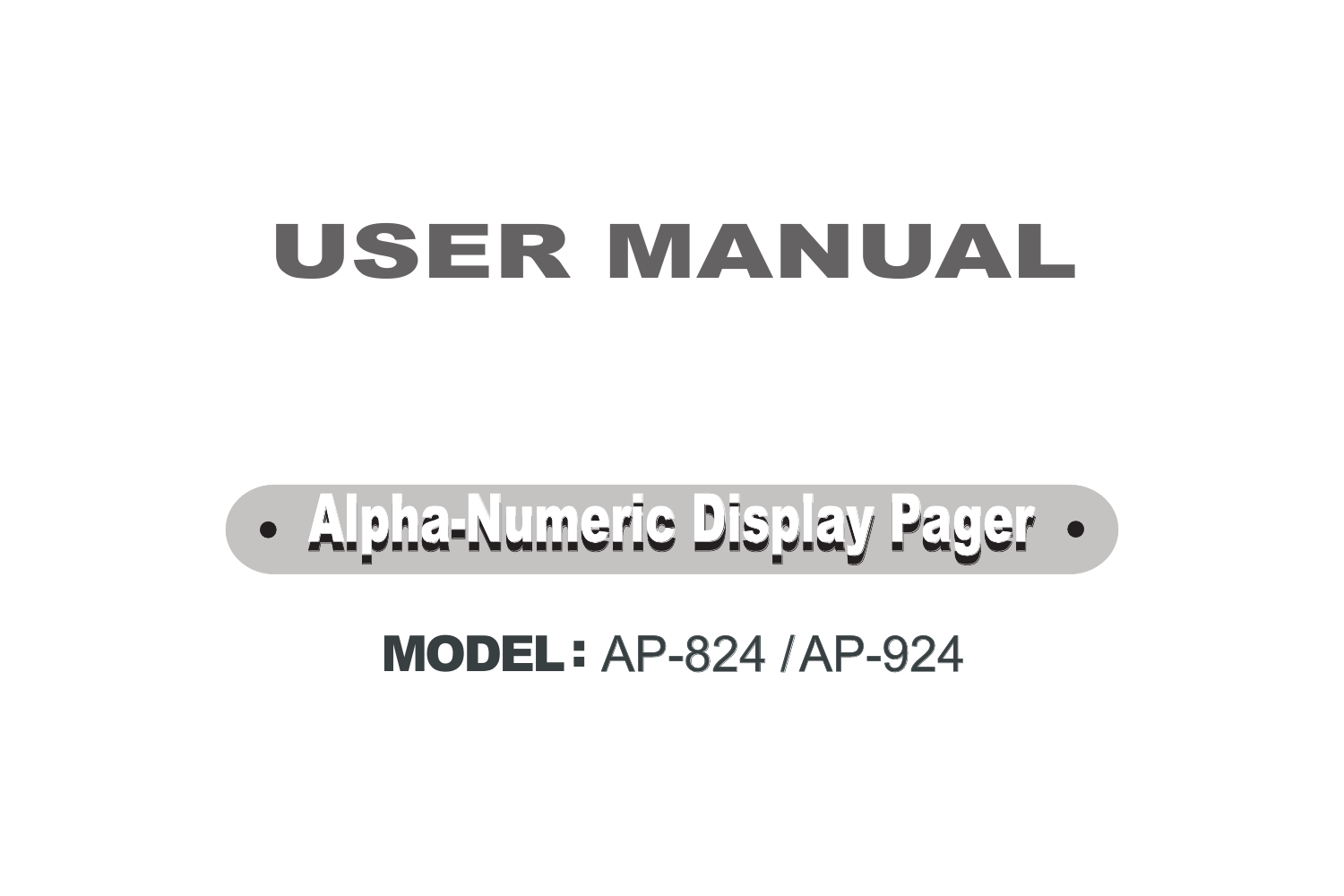### CONTENTS

| Control Buttons                 |         |
|---------------------------------|---------|
| Features and Functions          | $2 - 3$ |
| LCD Display                     | 4       |
| <b>Function Operation  5-20</b> |         |
| Reading a Message               | 5       |
| Locking Message                 | 6       |
| Unlocking Message               | 7       |
|                                 | 8       |
|                                 | 9       |
|                                 | 10      |
|                                 | 11      |
|                                 | 12      |
|                                 | 13      |
| Setting Time And Date           | 14      |
|                                 | 15      |
| Reading The Mail Drop           | 16      |
|                                 | 17      |
| Reading The Personal Message    | 18      |
| Reading The Full Message        | 19      |
| Backlighting / Duplicate        | 20      |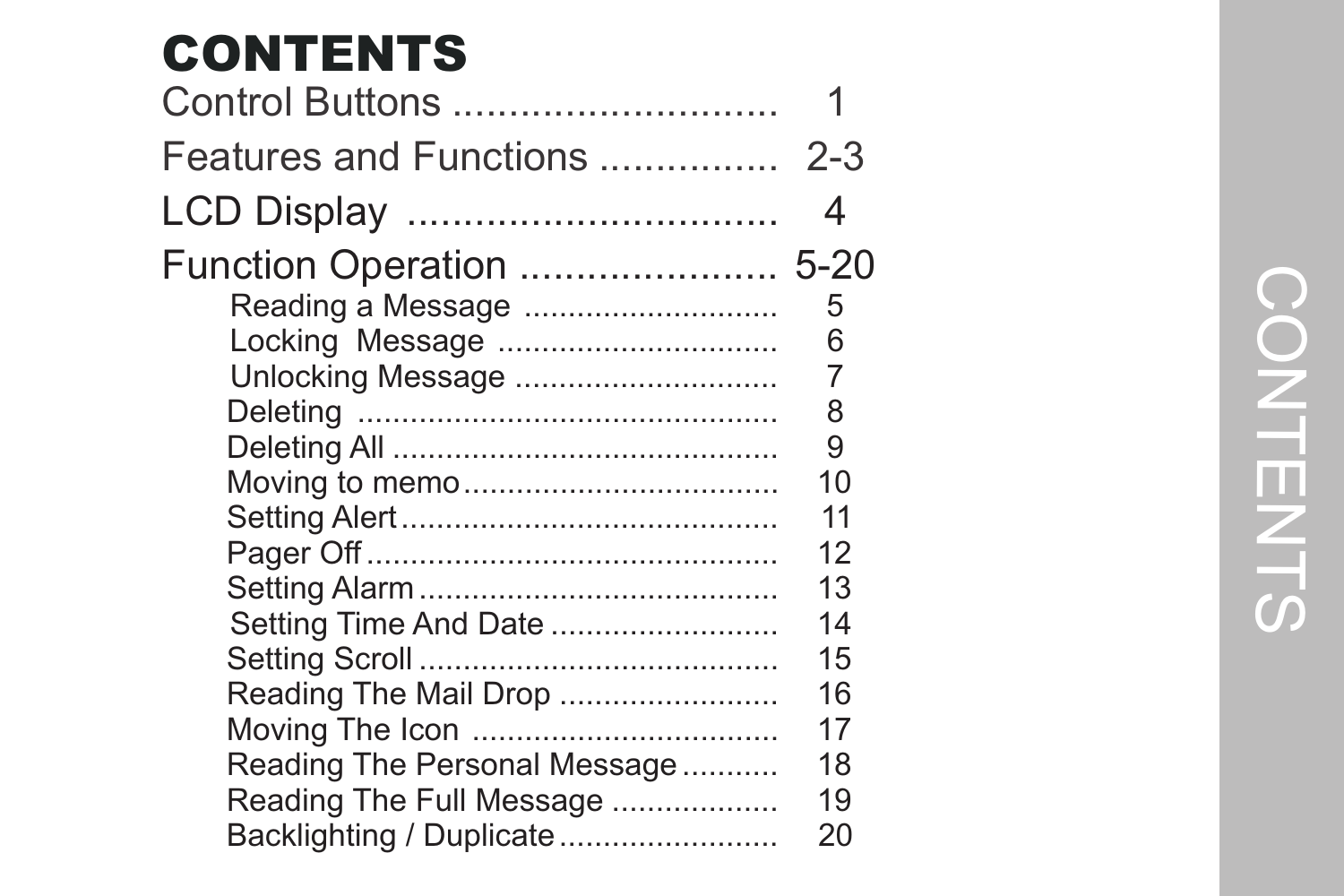#### Control Buttons



#### **Read button**

- **to read message**
- **to turn on back-light**
- **to turn on power**
- **to activate the function**

#### **Example 12 Select button**

- **to move the cursor**
- **to read message by cycles**

#### **Function button**

- **- to display the function menu**
- **- to adjust the time and date change**
- **- to enable the function mode**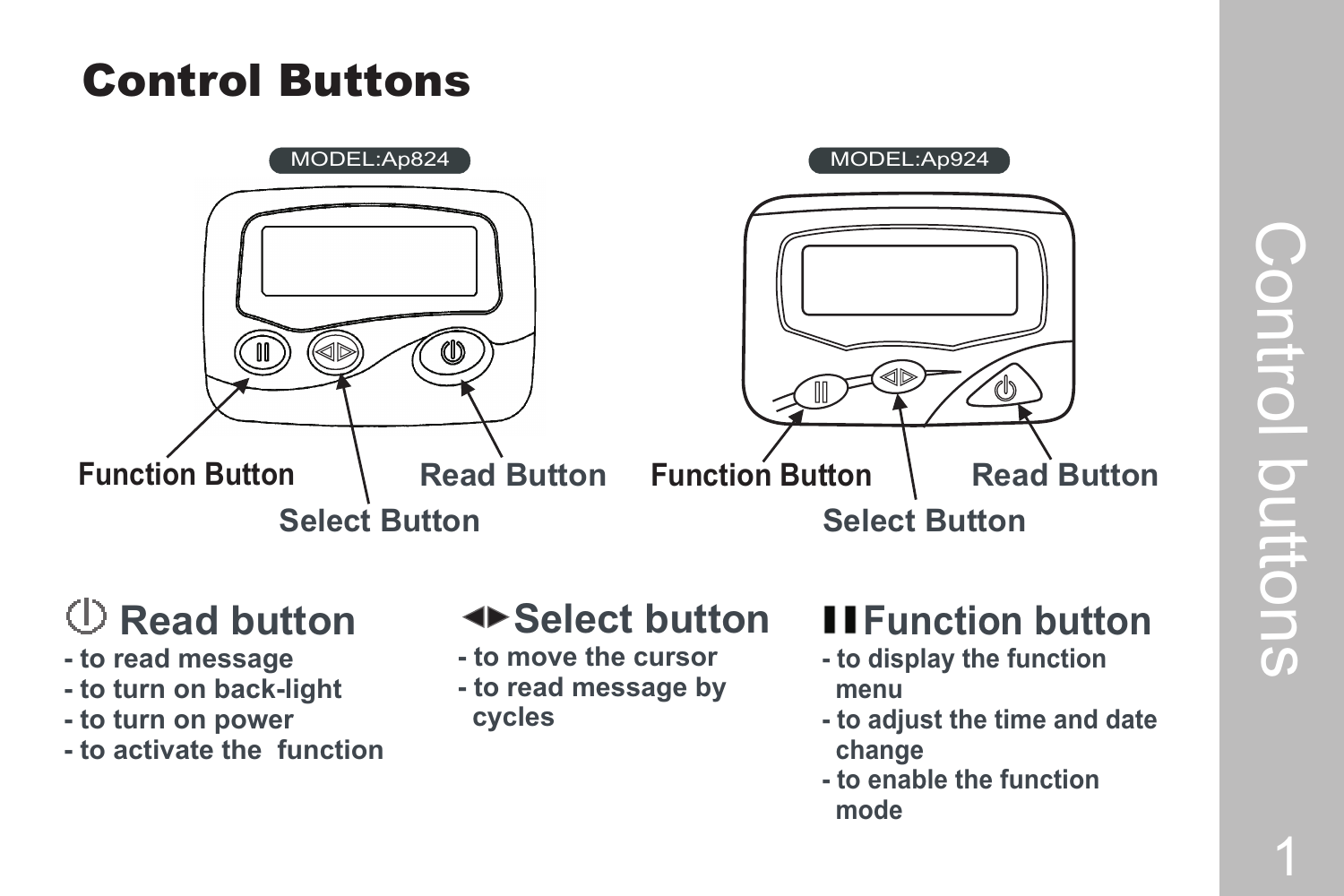#### 2.Features and Functions

- 
- 
- vector Memory<br>
16 Alpha Character Memory<br>
16 Memory Slots + Message Full 10 sets<br>
16 Memory Slots + Message Full 10 sets<br>
16 Memory Slots + Message Memory : 10 sets<br>
17 Mail Drop : 10 sets<br>
17 Time Month. Date. Year Displ
- 
- 
- 
- 
- 
- 
- 
- 
- 
- 
-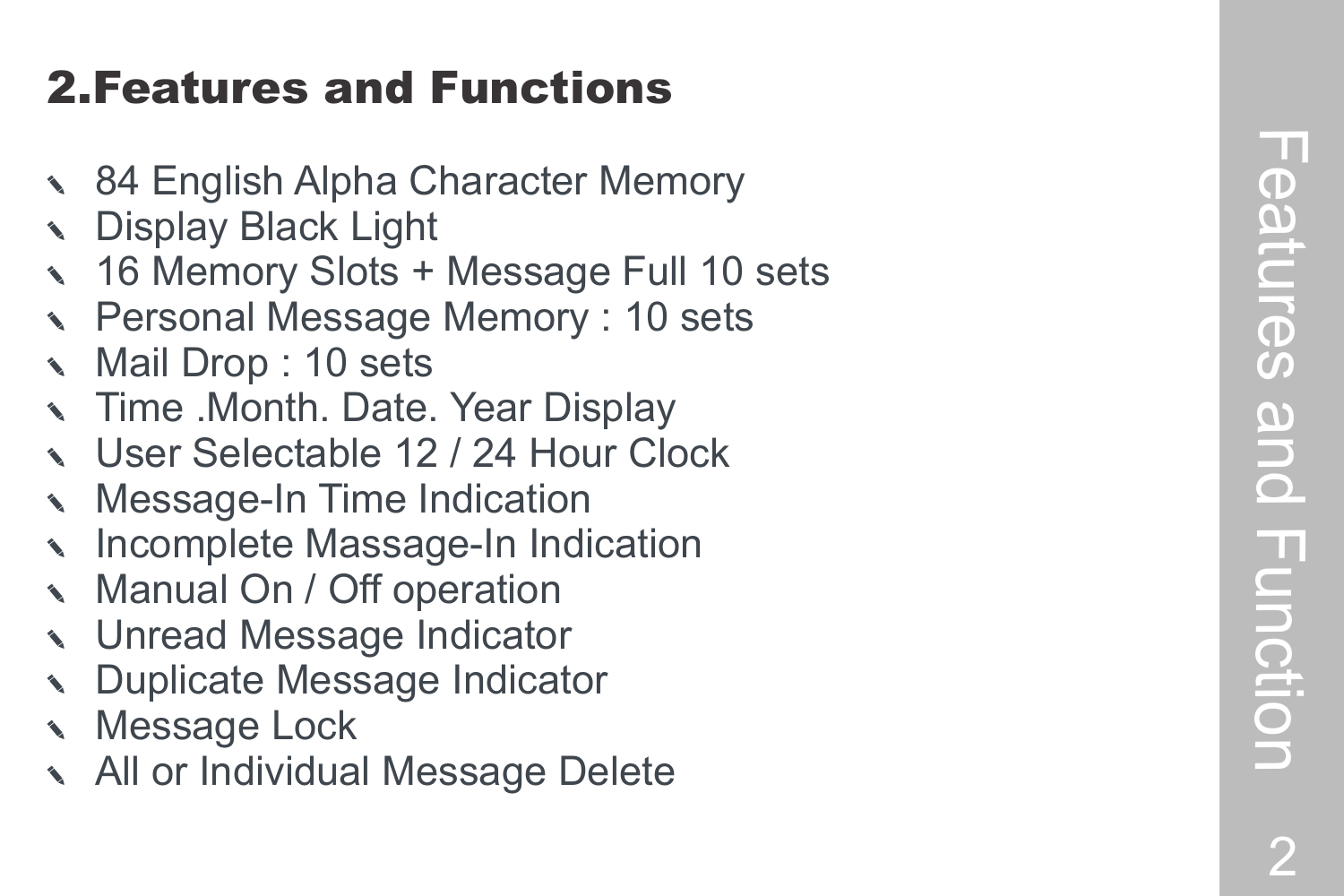- Reminder Alerts
- **Message Full Indication**
- Message Full Auto Storage
- Message Auto Storage to Mail Drop (User selectable)
- Display Out Of Service Area
- Display 5 Daily Alarms Sets
- d 4 Beep Alerts / Silent Vibration / 8 Musical / Sleep Mode
- **Mail Drop Alerts**
- Remain In Memory While Re-place Battery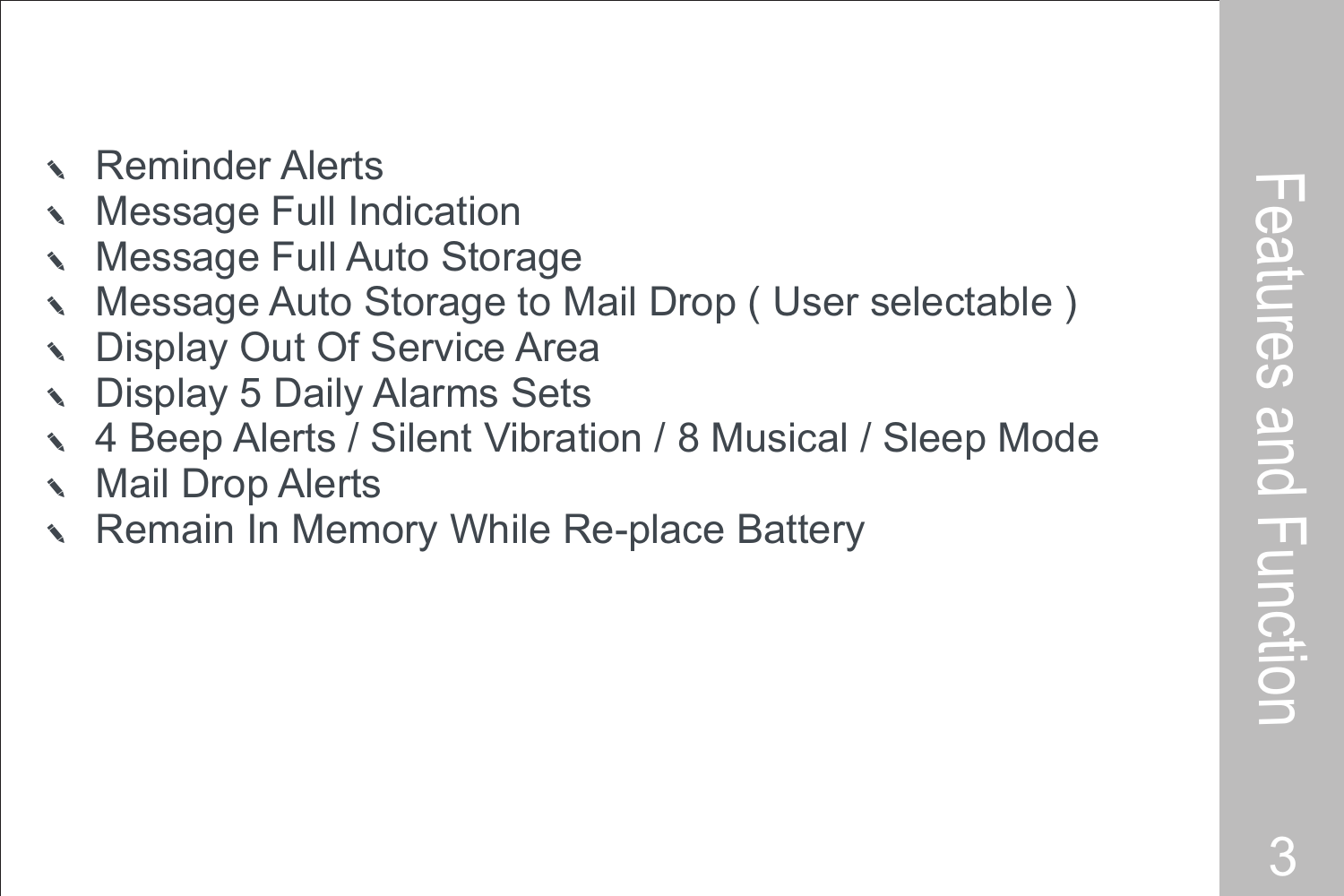#### LCD Display

| O★★▲▲Ω▲▲₫▲▲▲▲▲▲▲⊞ N¥<br>WEDER Y AFTERNATION |         |
|---------------------------------------------|---------|
| $12:35$ PM                                  | 4/15/98 |

| <b>Pager Status Symbols</b> | Message Status Symbols          | <b>Function Menu Symbols</b> |
|-----------------------------|---------------------------------|------------------------------|
| O POWER ON                  | <b>MESSAGE IN MEMORY</b>        | + UP OR ESCAPE               |
| √ MUSIC ALERT / BEEP ALERT  | íì<br><b>MESSAGE SELECTING</b>  | <b>SET ALERT</b>             |
| <b>ALARM</b><br>д           | MESSAGE LOCK IN MEMORY          | <b>R</b> PAGER OFF           |
| <b>AUTO SCROLL</b>          | MESSAGE LOCK SELECTING          | $\frac{11}{2}$ SET ALARM     |
| OUT OF RANGE                | PERSONAL MESSAGE<br>仧           | (H SET TIME                  |
| <b>BATTERY CAPACITY</b>     | <b>FULL MESSAGE</b>             | <b>SET SCROLL</b>            |
| <b>MESSAGE FULL</b>         | 웄<br>PERSONAL MESSAGE SELECTING | <b>LOCK MESSAGE</b>          |
|                             | FULL MESSAGE SELECTING          | <b>UNLOCK MESSAGE</b>        |
|                             | MAILDROP IN MEMORY              | <b>DELETE</b>                |
|                             | MAILDROP SELECTING              | H<br><b>DELETE ALL</b>       |
|                             | <b>MAILDROP</b><br>M            | $\pm$ MOVE TO MEMO           |
|                             | <b>ERROR MESSAGE</b>            |                              |
|                             | <b>DUPLICATE MESSAGE</b>        |                              |
|                             |                                 |                              |

4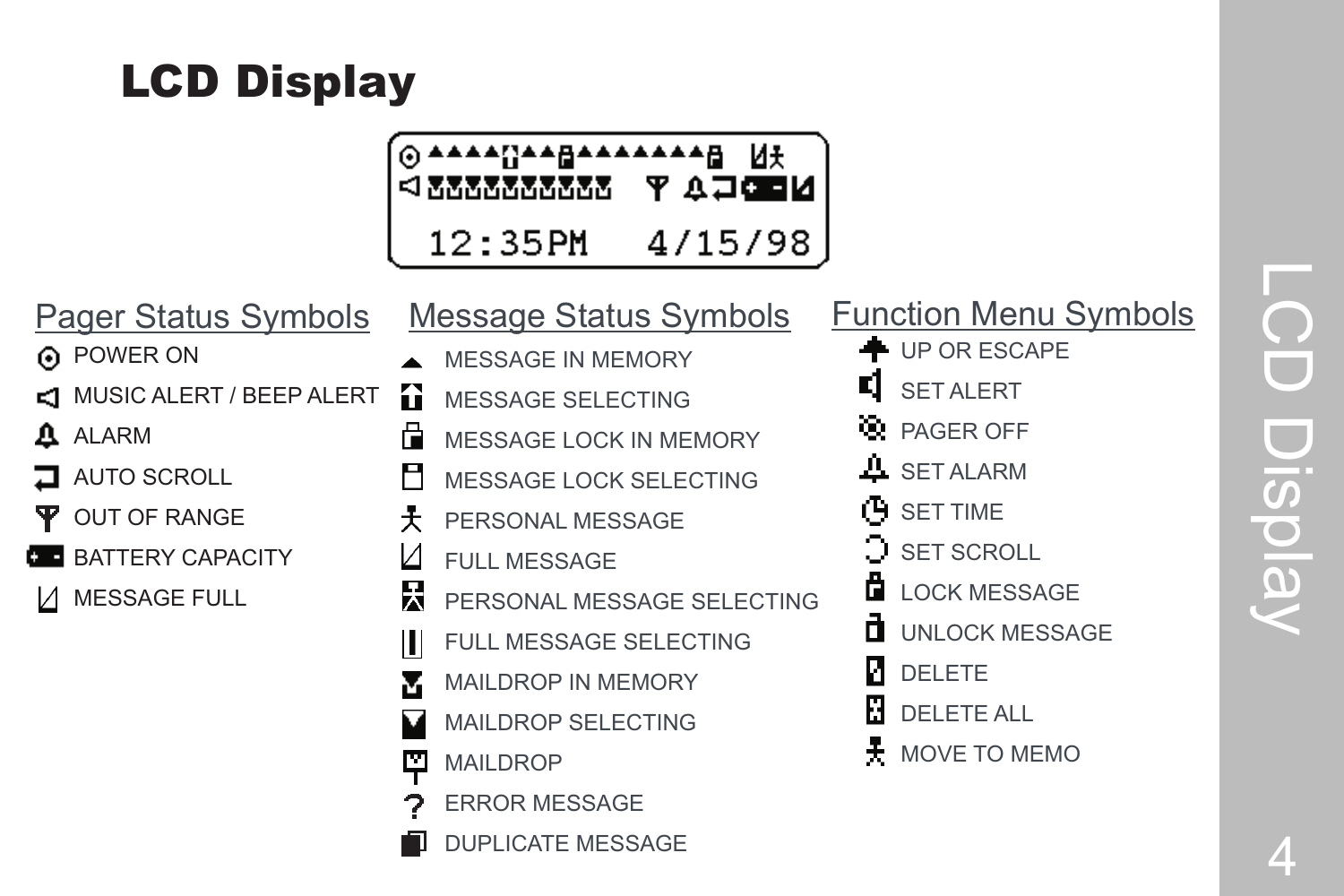#### Receiving And Reading Your Message

- A flashing  $\boldsymbol{\Omega}$  symbol indicates you have a message has not been read Press  $\blacktriangleleft$ . to select the message you want to read. The symbol  $\Omega$  indicates the location of the message. .
- Press  $\mathbb U$ , to display your message.
- Press  $\oplus$  once, to view the next screen.
- $Press \blacktriangle$  once, to view the next message.



|   | ⊙ 85 : Pis Call 818 - 012345 |
|---|------------------------------|
| К |                              |

 $IC112:35PH$ 47

|--|

| $\odot$ 86 : Pis Call Home, 818 - |  |
|-----------------------------------|--|
| $\triangleleft$ 012345.           |  |

 $IC112:31$  PM 4/15

**★ If you have sat " Auto Scroll ", your pager will scroll through your message , screen by screen automatically .**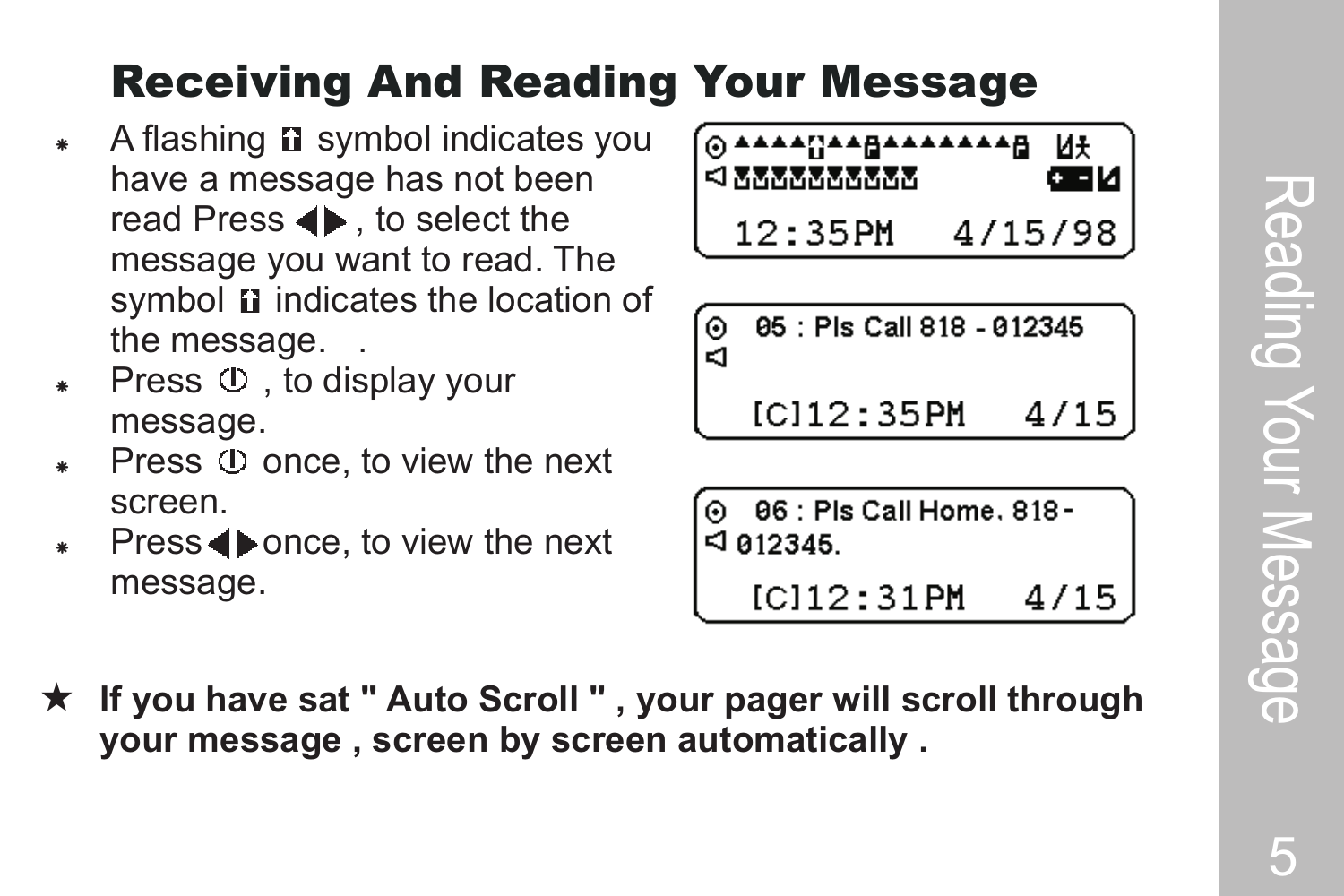#### Locking Messages

- $Press \Leftrightarrow$ , to move the cursor to the desired flashing symbol.  $\vec{u}$ .
- Press **II**, press  $\blacklozenge$  once to select the desired message to lock.
- Fress  $\blacksquare$ , to lock the message...
- The symbol  $\bullet$  is displayed, indicating the status of the message in memory .

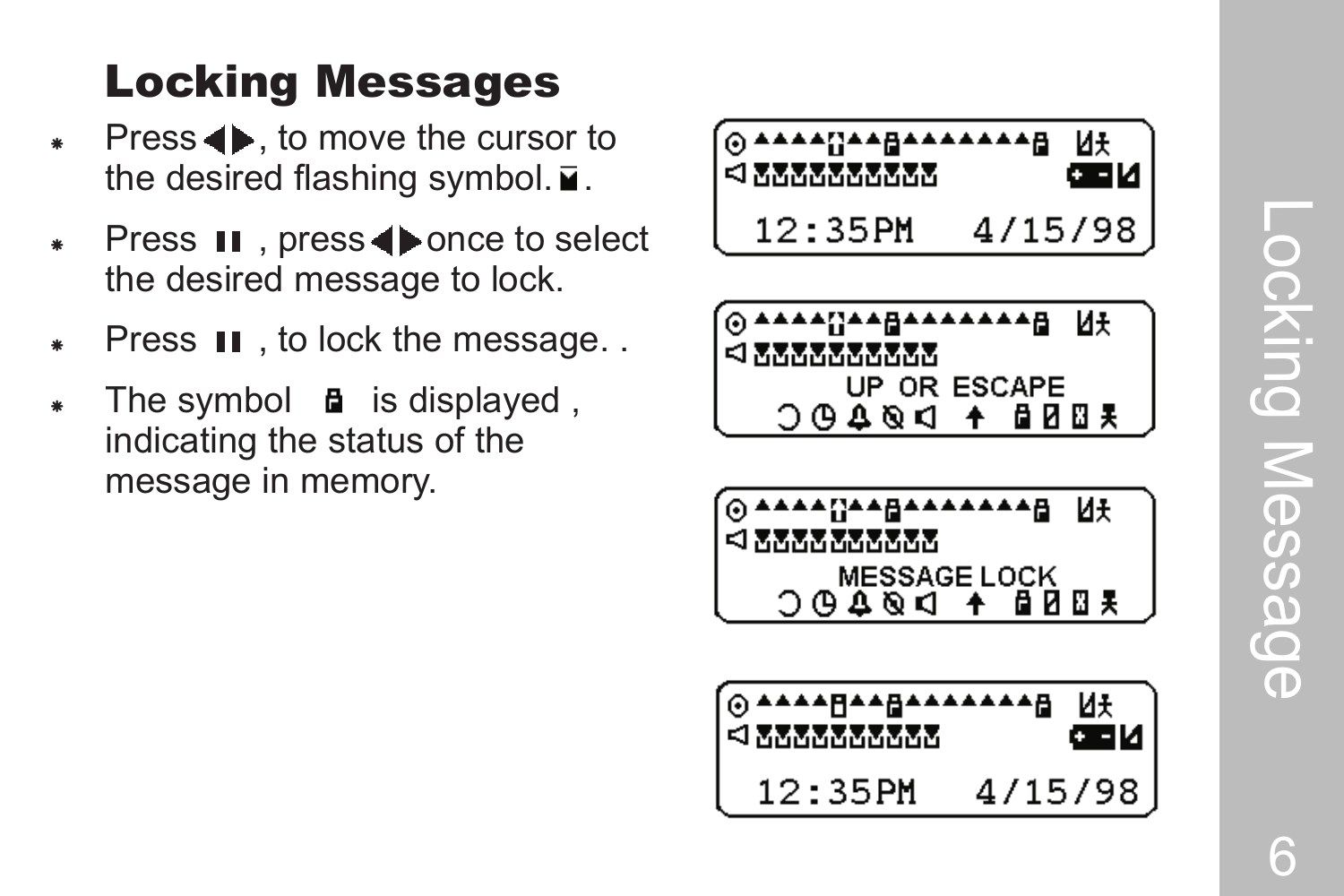#### Unlocking Messages

- Fress  $\blacklozenge$ , to move the cursor to select the message to unlock.
- Fress  $\blacksquare$ , then, press  $\blacklozenge$  once, to " MESSAGE UNLOCK " Mode.
- **Press 11**, to unlock the message.





| {⊙▲▲▲▲R▲▲&▲▲▲▲▲▲&         |  |
|---------------------------|--|
| <b>≤! МММММММ</b>         |  |
| <b>MESSAGE UNLOCK</b>     |  |
| $+$ $\rightarrow$ $0.000$ |  |

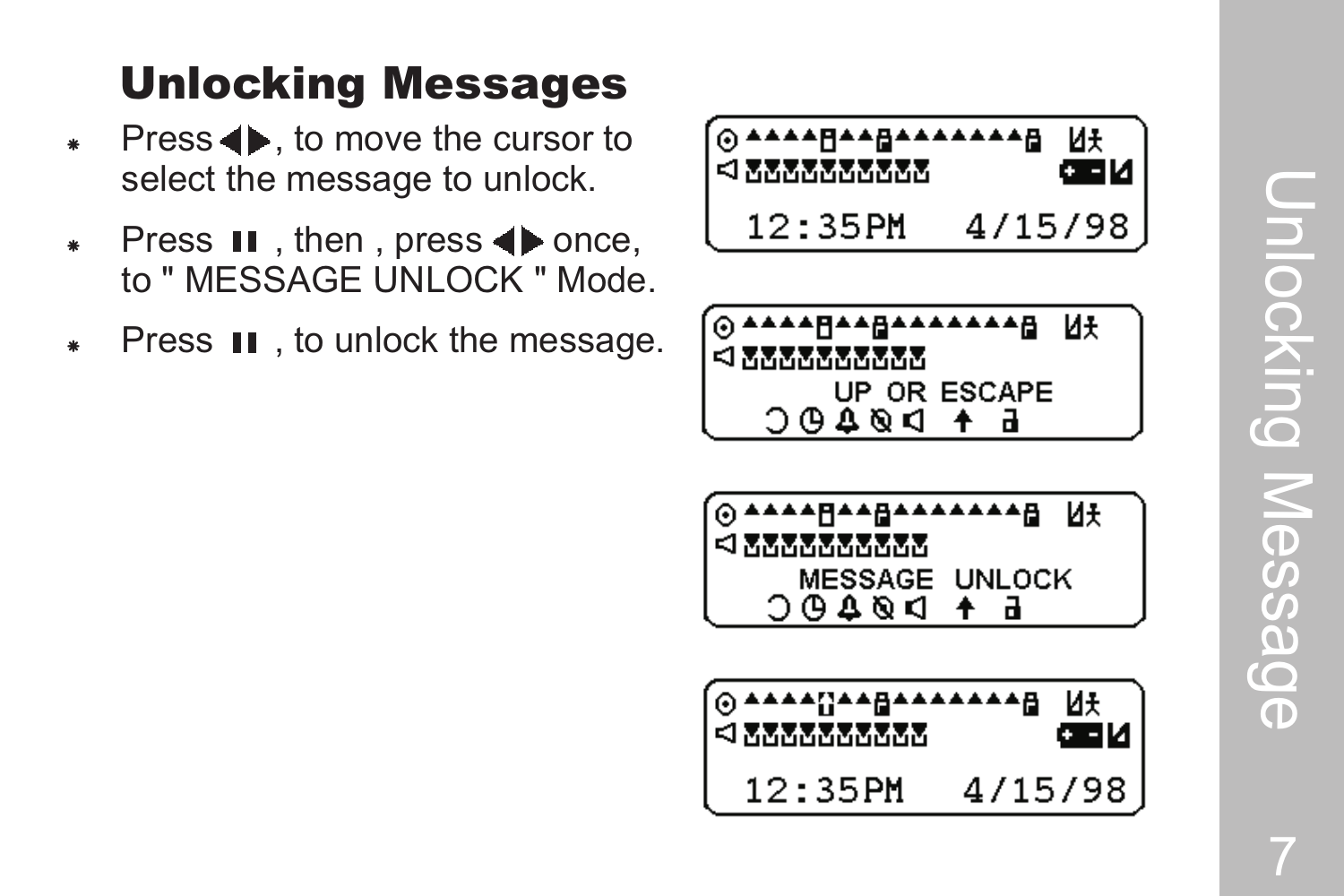#### Deleting Messages

- **Press**  $\blacktriangleleft$ , to move the cursor to select the message you desire.
- **Press 11**, press  $\blacklozenge$  once, to display " DELETE " Mode.
- When " DELETE MESSAGE ? " is displayed on the screen, press  $\blacksquare$ to delete the message.



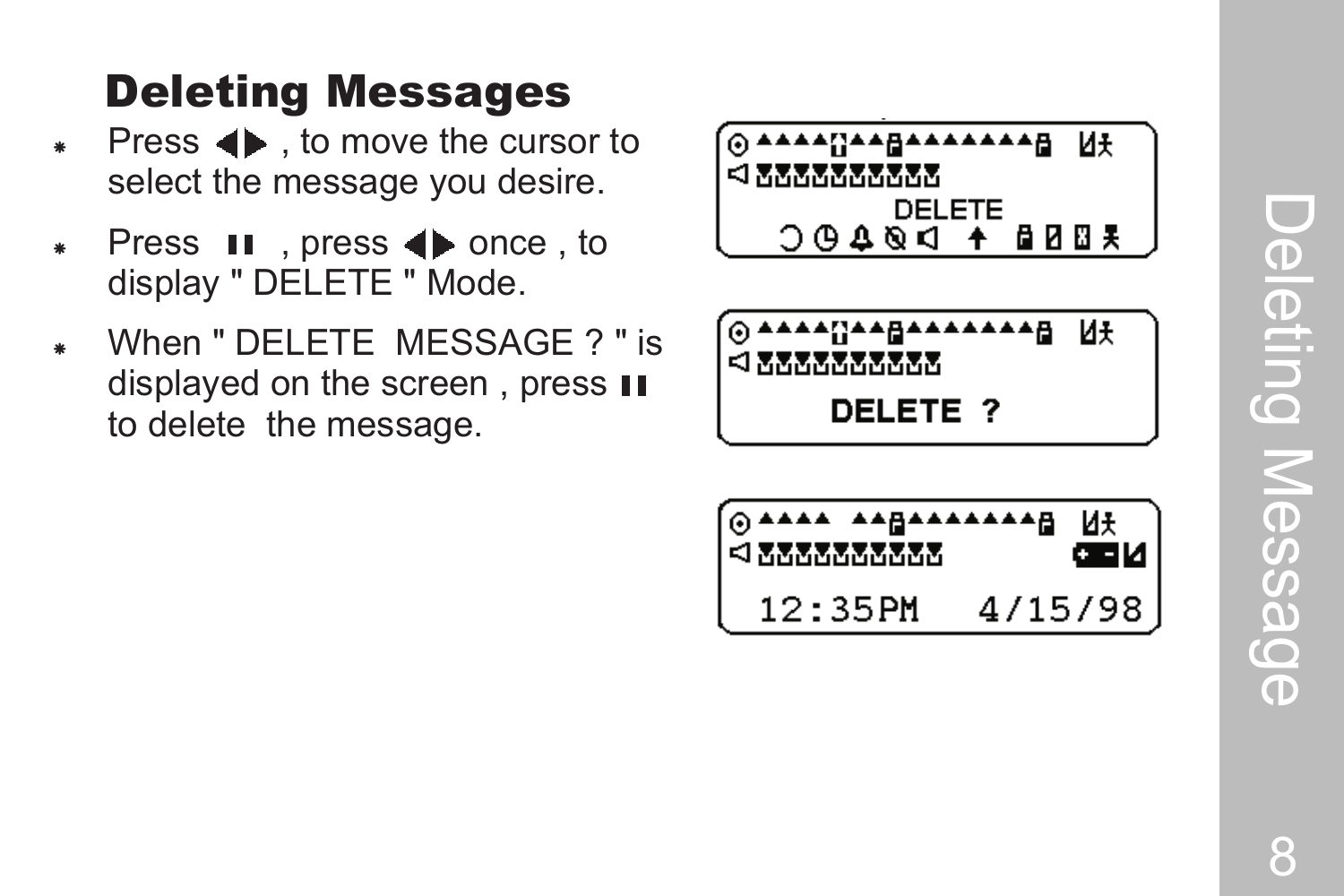#### **( All unlocked and read messages )** Deleting All Messages

- Fress  $\blacksquare$ , press  $\blacklozenge$  again, to " DELETE ALL " Mode .
- When " DELETE ALL ? " is displayed, Press 11, all unlocked and read messages are now deleted.

| [⊙▲▲▲▲{}▲▲△△▲▲▲▲▲△□<br>Иł |
|---------------------------|
| $\sim$ мимимим            |
| <b>DELETE ALL</b>         |
| X008 + DØ40C              |

@^^^^^@@^@^^^^^@ Иŧ ≼ ммммммм

**DELETE ALL ?** 

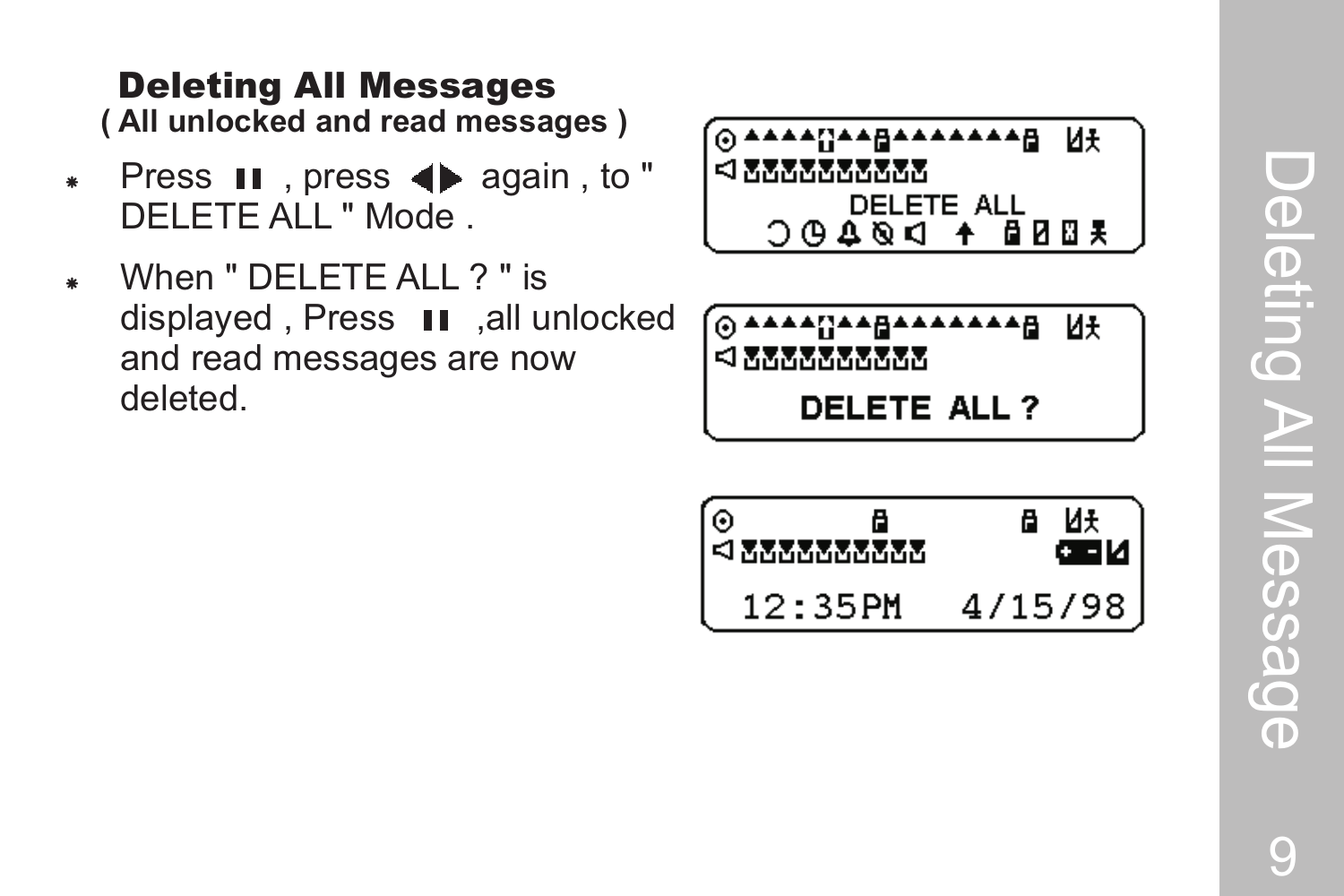#### Moving Message To Memo

- Fress  $\blacklozenge$ , to move the cursor to the desired storing message.
- **Press II**, and press  $\blacklozenge$  once, to move to " Move To Memo "
- **Press**  $\blacksquare$ , to move the flashing icon message automatically into your personal mail .

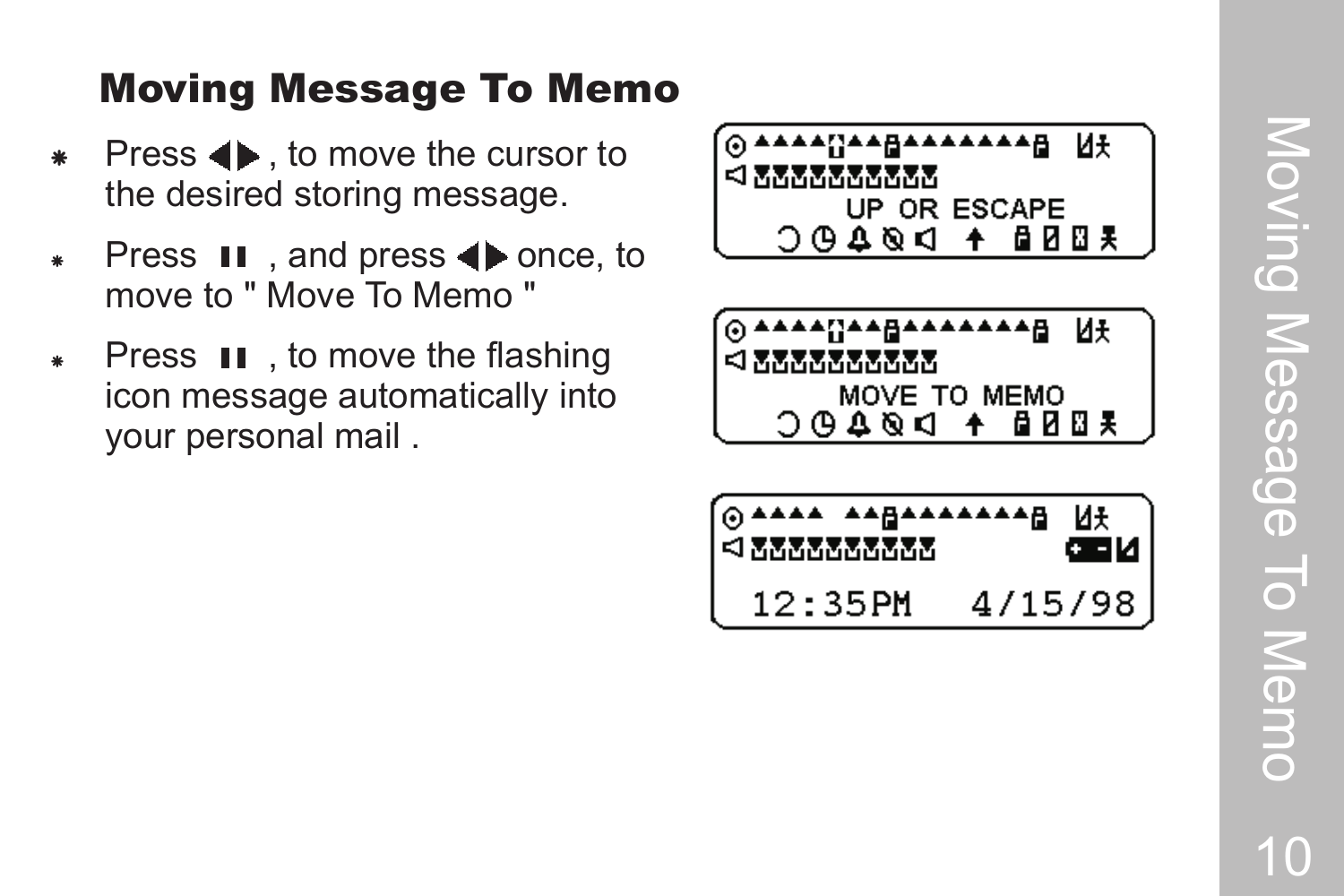#### Setting The Alert

- **Press**  $\textbf{H}$ , then, press  $\blacklozenge$  once to display " SET ALER T " Mode .
- **Figure**  Press  $\textbf{H}$ , to enable or disable the alarm .
- Fress  $\blacksquare$ , to move the cursor to the desired alarm mode .( Alert / Musical / Vibration / Sleep are optional )
- $Press \leftrightarrow$ , to move to the cursor to the desired tone or music .
- Fress  $\circled{1}$  setting the alert is completed.

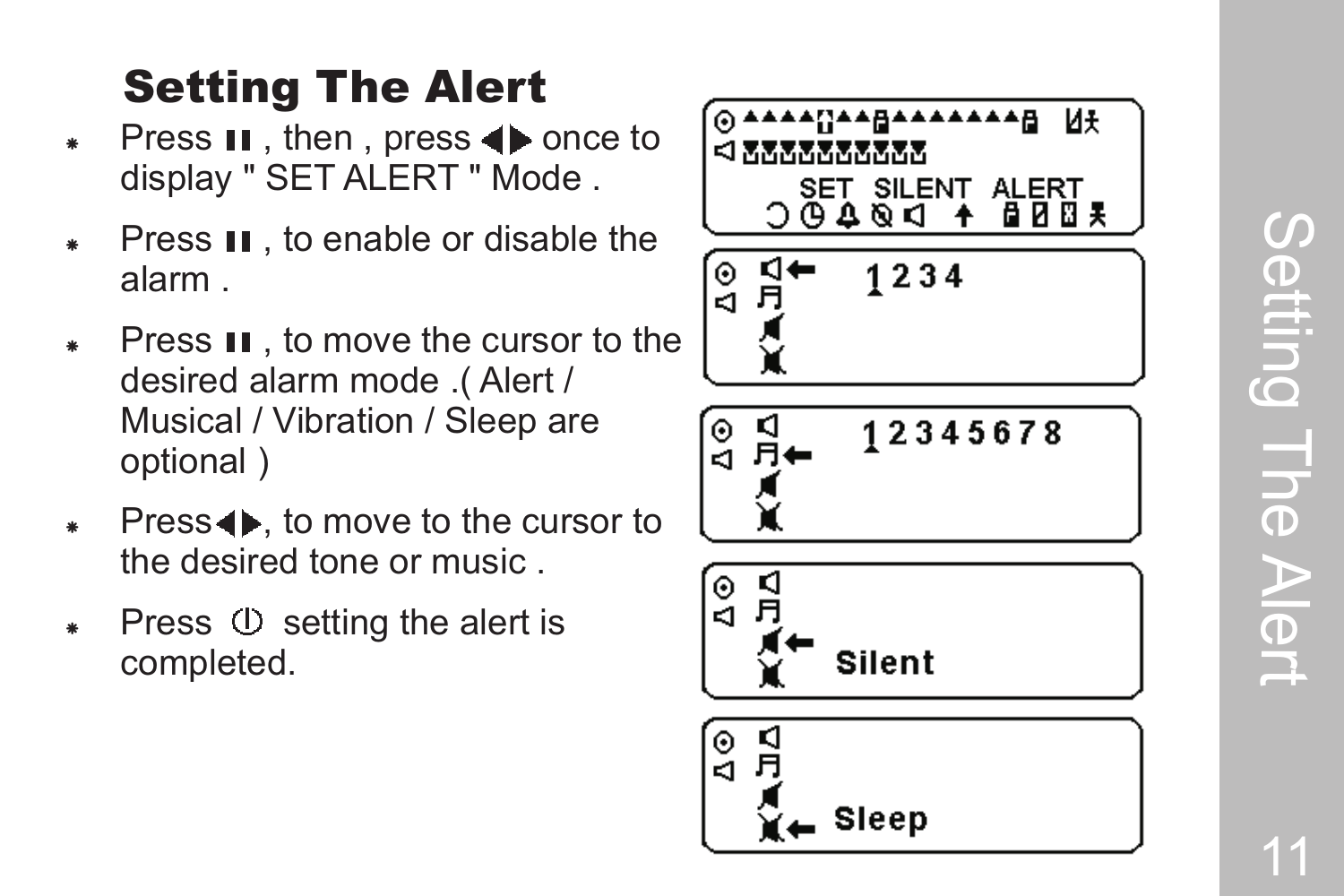# Setting Setting The Pager Off and LIGO Pager C

#### Turning Your P ager Of f

- Fress  $\textbf{H}$ , then, press  $\blacklozenge$  again to " PAGER OFF " mode.
- \* Press II, till " PAGER OFF ? " appears on the screen.
- $Press \leftrightarrow$ , to turn the pager off.
- After turning your pager off, the screen is empty .
- Press  $\mathbb U$ , to turn the pager power on.



®PAGER OFF?

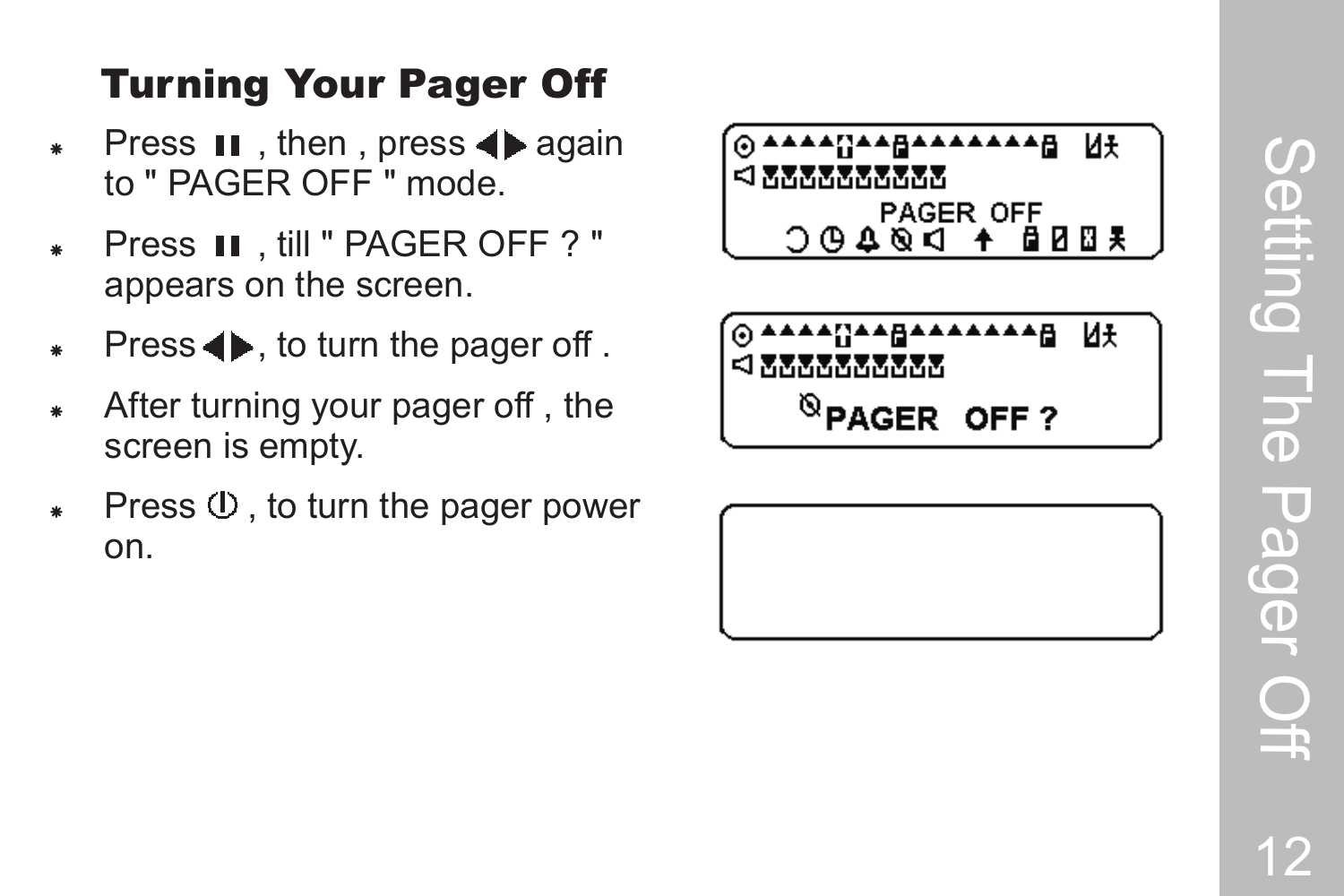#### Setting The Alarm ( 5 alarms )

- **Press 11**, then, press  $\blacklozenge$  to "SET ALARM "Mode.
- Press **II**, to enable or disable the alarm.
- $Press \rightarrow \bullet$ , to move the cursor to set the alarm status either alarm enabled , alarm disabled or set time.
- Press  $\circled{0}$  setting the alarm is completed.

**UAABAAAAAA** 48 Иŧ **⊴™™™™™™ SET ALARM**  $\triangleright \mathscr{A} \oplus \mathbb{C}$ 鱼团四美

$$
\begin{array}{c}\n\circ \\
\hline\n\circ \\
\hline\n\circ \\
\hline\n\circ \\
\hline\n\circ \\
\hline\n\circ \\
\hline\n\circ \\
\hline\n\circ \\
\hline\n\circ \\
\hline\n\circ \\
\hline\n\circ \\
\hline\n\circ \\
\hline\n\circ \\
\hline\n\circ \\
\hline\n\circ \\
\hline\n\circ \\
\hline\n\circ \\
\hline\n\circ \\
\hline\n\circ \\
\hline\n\circ \\
\hline\n\circ \\
\hline\n\circ \\
\hline\n\circ \\
\hline\n\circ \\
\hline\n\circ \\
\hline\n\circ \\
\hline\n\circ \\
\hline\n\circ \\
\hline\n\circ \\
\hline\n\circ \\
\hline\n\circ \\
\hline\n\circ \\
\hline\n\circ \\
\hline\n\circ \\
\hline\n\circ \\
\hline\n\circ \\
\hline\n\circ \\
\hline\n\circ \\
\hline\n\circ \\
\hline\n\circ \\
\hline\n\circ \\
\hline\n\circ \\
\hline\n\circ \\
\hline\n\circ \\
\hline\n\circ \\
\hline\n\circ \\
\hline\n\circ \\
\hline\n\circ \\
\hline\n\circ \\
\hline\n\circ \\
\hline\n\circ \\
\hline\n\circ \\
\hline\n\circ \\
\hline\n\circ \\
\hline\n\circ \\
\hline\n\circ \\
\hline\n\circ \\
\hline\n\circ \\
\hline\n\circ \\
\hline\n\circ \\
\hline\n\circ \\
\hline\n\circ \\
\hline\n\circ \\
\hline\n\circ \\
\hline\n\circ \\
\hline\n\circ \\
\hline\n\circ \\
\hline\n\circ \\
\hline\n\circ \\
\hline\n\circ \\
\hline\n\circ \\
\hline\n\circ \\
\hline\n\circ \\
\hline\n\circ \\
\hline\n\circ \\
\hline\n\circ \\
\hline\n\circ \\
\hline\n\circ \\
\hline\n\circ \\
\hline\n\circ \\
\hline\n\circ \\
\hline\n\circ \\
\hline\n\circ \\
\hline\n\circ \\
\hline\n\circ \\
\hline\n\circ \\
\hline\n\circ \\
\hline\n\circ \\
\hline\n\circ \\
\hline\n\circ \\
\hline\n\circ \\
\hline\n\circ \\
\hline\n\circ \\
\hline\n\circ \\
\hline\n\circ \\
\hline\n\circ \\
\hline\n\circ \\
\hline\n\circ \\
\hline\n\circ \\
\hline\n\circ \\
\hline\n\circ \\
\hline\n\circ \\
\hline\n\circ \\
\hline\n\circ \\
\hline\n\circ \\
\hline\n\circ \\
\hline\n\circ \\
\hline\n\circ \\
$$

$$
\begin{array}{ccc}\n\circ & 4 & \text{SET} & \text{ALARM} \\
\hline\n111 & 42 & 12:00 \text{ AM}\n\end{array}
$$

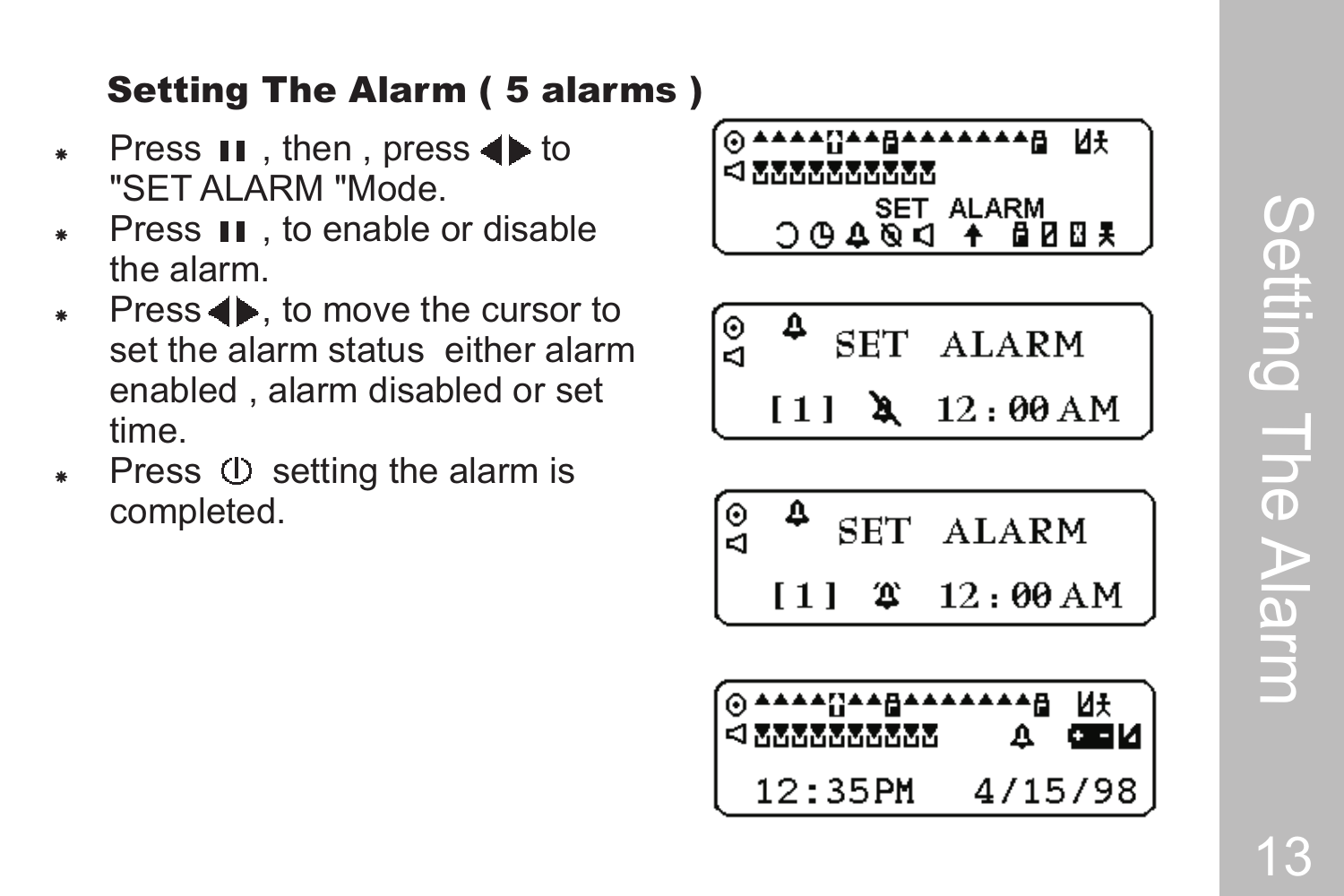#### Setting The Time And Date

- **\*** Press  $\textbf{H}$ , then, press  $\blacklozenge$  once until "SET TIME " Mode is displayed.
- 
- **Press**  $\textbf{H}$ , to enable set time. .<br>Press  $\blacklozenge$ , to move the cursor to the hour / minute digit . Then, press II to adjust each set of digits : AM/ PM/24 hr / month / day .
- Press  $\circled{1}$  to activate the time and date change.



$$
\begin{bmatrix}\n\circ & \circ & \circ & \circ \\
\circ & \circ & \circ & \circ \\
\circ & \circ & \circ & \circ \\
12:35PM & 4/15/98\n\end{bmatrix}
$$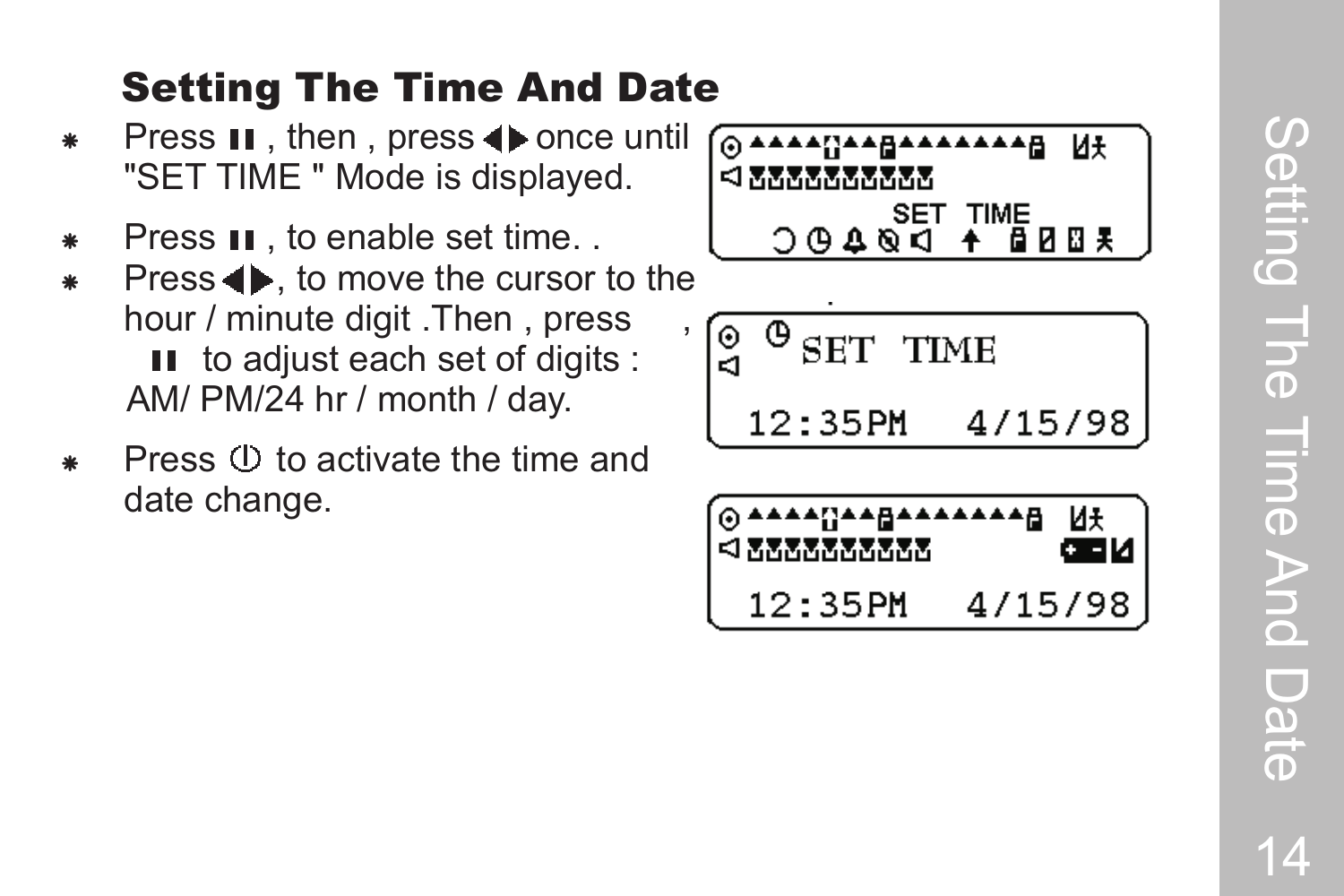#### Setting Scroll

- Fress  $\blacksquare$ , then, press  $\spadesuit$ , to " SET SCROLL " Mode .
- \* Press II, to enable scroll automatically .
- \* When "SET SCROLL" displays SPEED : X ( manual scroll ) ,  $\_\_$  ( slow  $)$  ,  $\_\_$  ( medium ) , ▂ ▂ ▂ (fast ).



**Press**  $\blacktriangleleft\blacktriangleright$  **to activate the function...** 



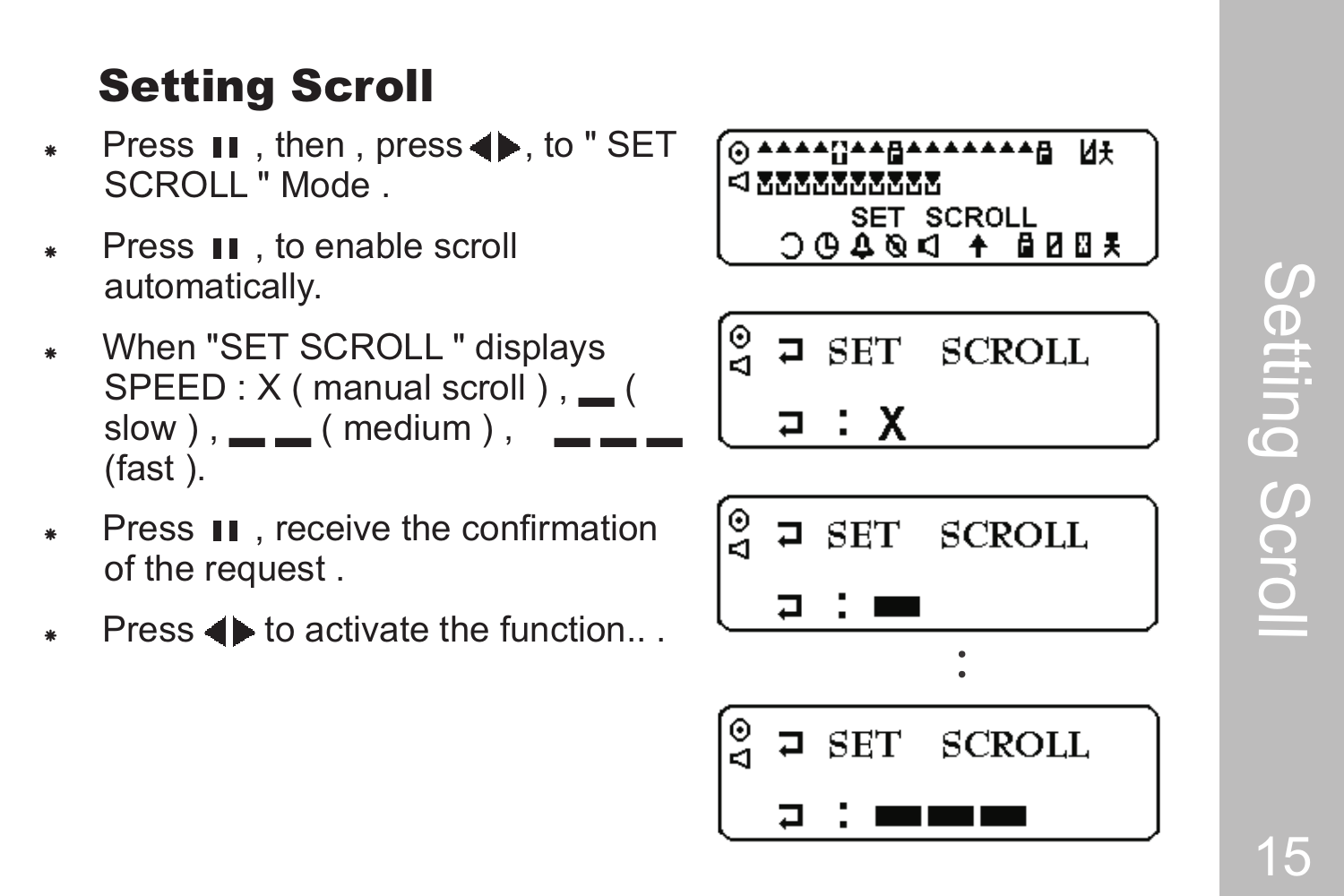- $\bullet$  . Press **II** twice, to move the flashing icon in the second row .
- $\bullet$  . Press  $\circled{0}$ , to read message or  $pres \leftrightarrow$ , to move the icon to the desired message . **Reading Mail Drop**<br>Press **II** twice, to move the<br>flashing icon in the second reflection<br>Press (b), to read message<br>press (b), to move the icon the desired message.<br>The features allows 15 sets<br>Drop
- \* The features allows 15 sets Mail



Reading Maildrop e Reading Maildro 16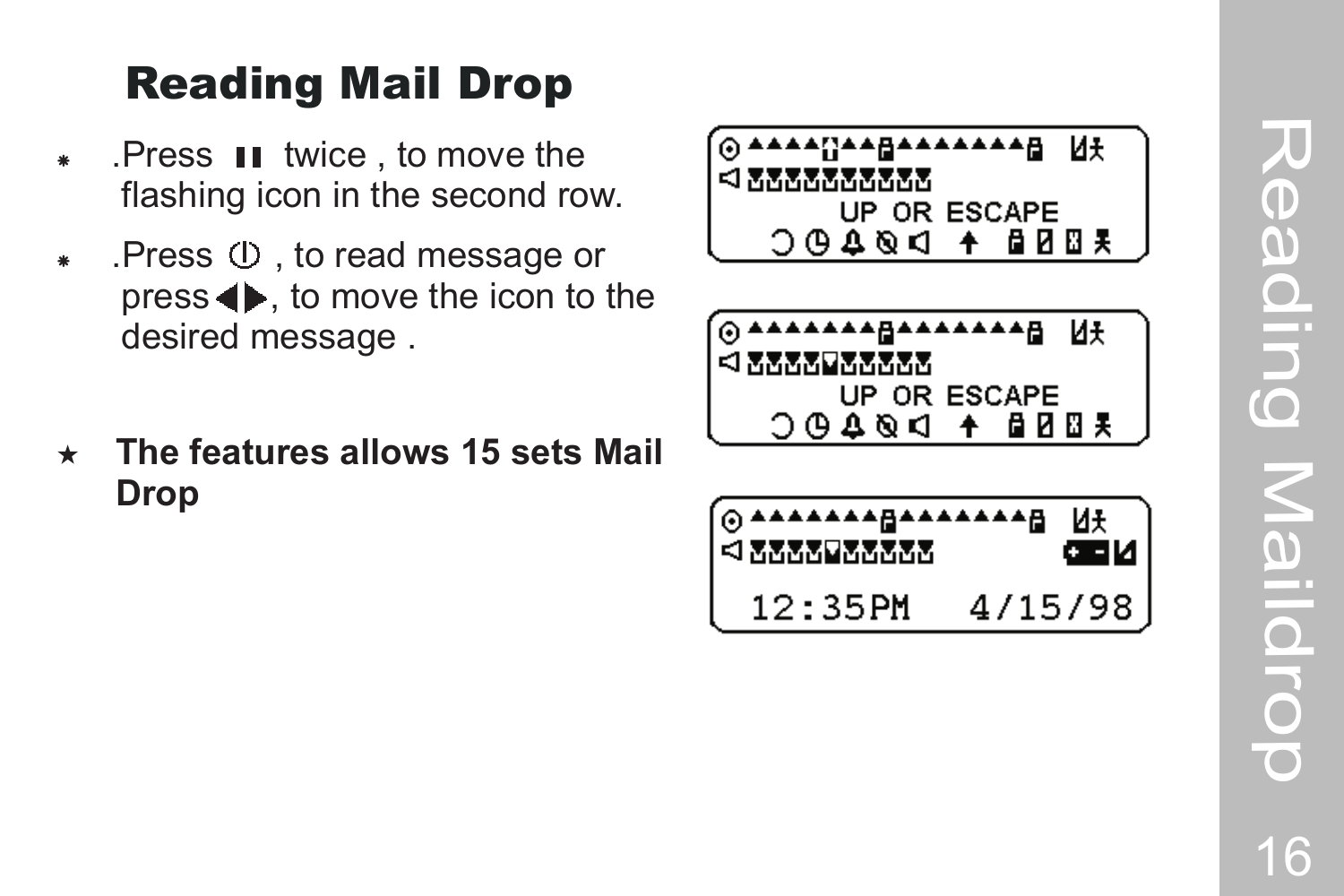# Moving the icon<br>N **Noving the icon**

### Moving the icon

- Press  $\textbf{II}$  , the screen shows " UP OR ESCAPE ".
- **\*** Press  $\textbf{H}$  once, the flashing icon can be move to the top row or the second row .
- **Press**  $\textbf{H}$ , the pager returns to standby mode.

| [⊚▲▲▲▲▲▲▲₽▲▲▲▲▲▲₽ | Иŧ      |
|-------------------|---------|
|                   | طاقته   |
| 12:35PM           | 4/15/98 |



| [⊙▲▲▲▲¦¦▲▲₫▲▲▲▲▲▲₫ U£ |  |
|-----------------------|--|
| <u>а дууруулуу а</u>  |  |
| UP OR ESCAPE          |  |
| 3 8 8 4 7 6 4 4 5 6 7 |  |
|                       |  |

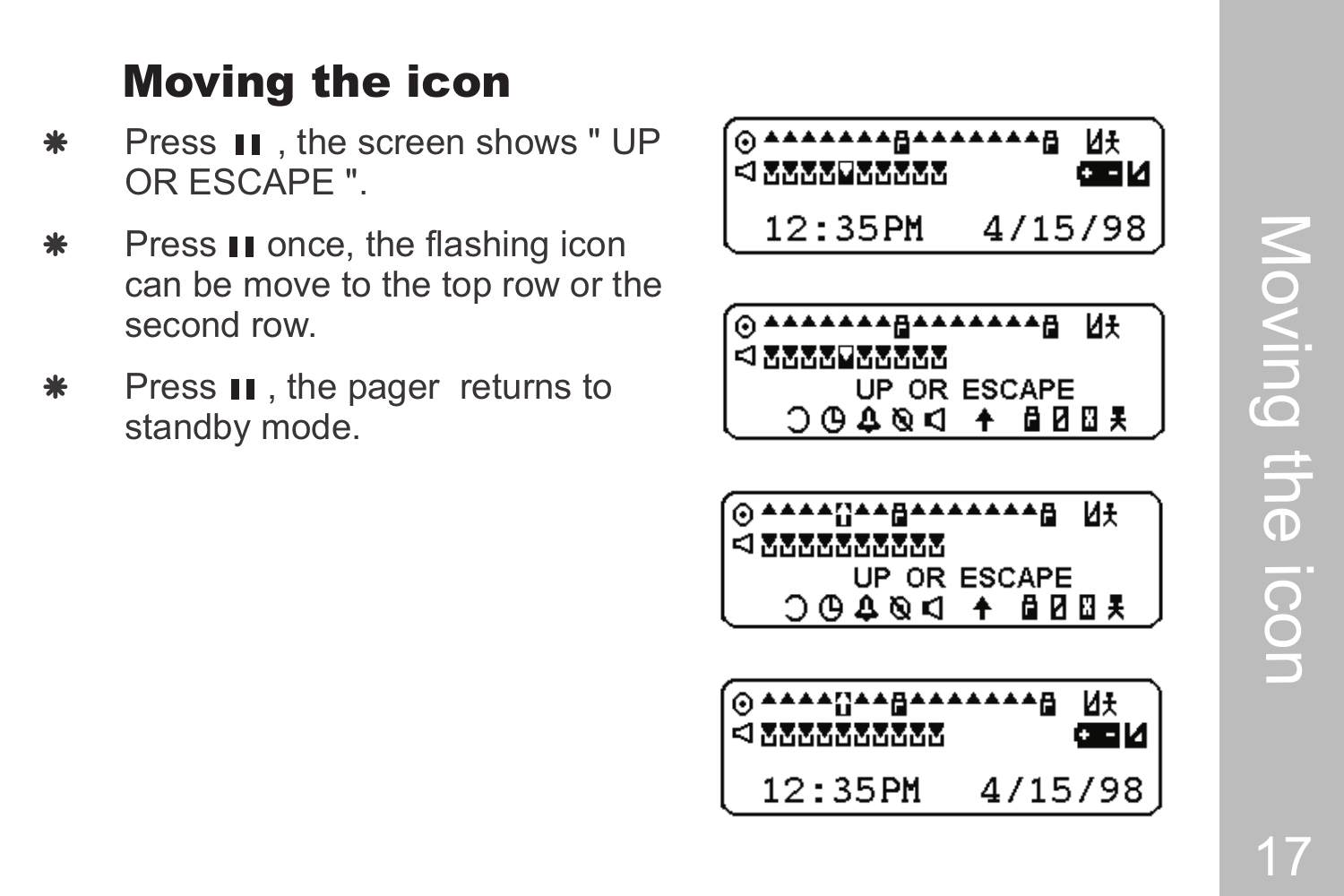- Fress  $\blacklozenge$ , to move the flashing icon to the  $\sqrt{\ast}$  symbol.
- Press  $\mathbb O$ , to read message.
- When the  $\sqrt{\overline{x}}$  symbol is shown in the top left-hand corner of the display , indicates the message **Reading Personal Message**<br>Press (b), to move the flashing<br>Press (b), to read message.<br>When the  $\frac{12}{12}$ <br>When the  $\frac{12}{12}$ <br>when the  $\frac{12}{12}$ <br>display, indicates the message<br>status as a personal message.<br>12

| [⊙▲▲▲▲{}▲▲△▲▲▲▲▲△ |         | ИŦ<br>ŒM |
|-------------------|---------|----------|
| 12:35PM           | 4/15/98 |          |



| $\bigcirc$ $\frac{1}{5}$ 05 : Pls Call 818 - 012345.<br> ସ |      |
|------------------------------------------------------------|------|
| IC112:35PH                                                 | 4/15 |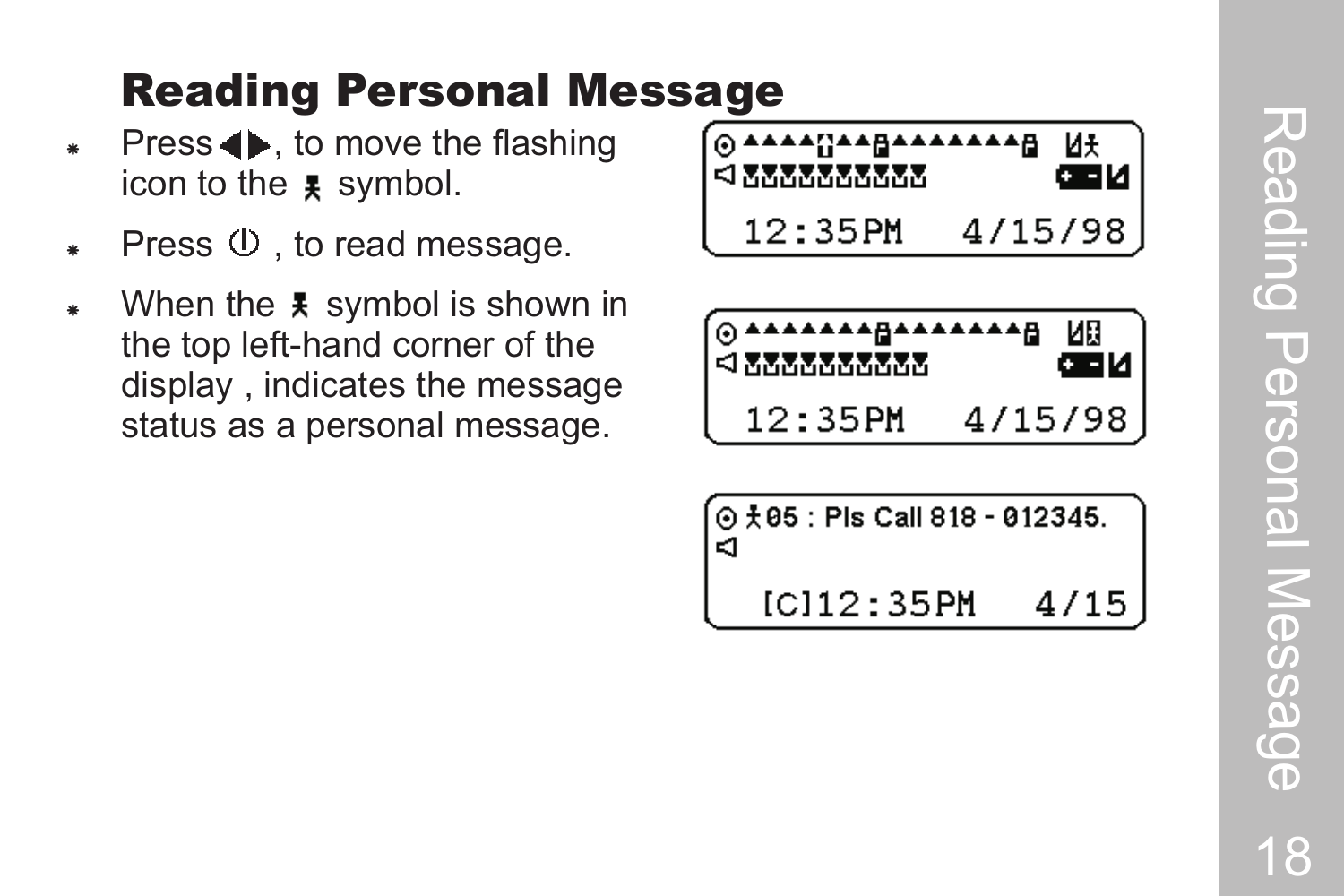- Fress  $\blacklozenge$ , to move the flashing icon to the  $\angle$  symbol.
- Fress  $\Phi$ , to read message.
- $*$  When the  $\textsf{M}$  symbol is shown in the top left-hand corner of the display , indicates the message **Reading Full Message**<br>Press (b), to move the flashing<br>icon to the *L* symbol.<br>Press ①, to read message.<br>When the *L* symbol is shown<br>in the top left-hand corner of the<br>display, indicates the message<br>status as a full messa

| [⊙▲▲▲▲{}▲▲△▲▲▲▲▲▲△         | Иł      |
|----------------------------|---------|
| <u> <!-- МММММММ</u--></u> | ( N 20  |
| $12:35P$ M                 | 4/15/98 |

|            | œи      |
|------------|---------|
| $12:35$ PM | 4/15/98 |

| (⊙ <u> 4</u> 01 : Pis Call 818 - 012345.<br>I⊲ |      |
|------------------------------------------------|------|
| $IC112 - 35P$ M                                | 4/15 |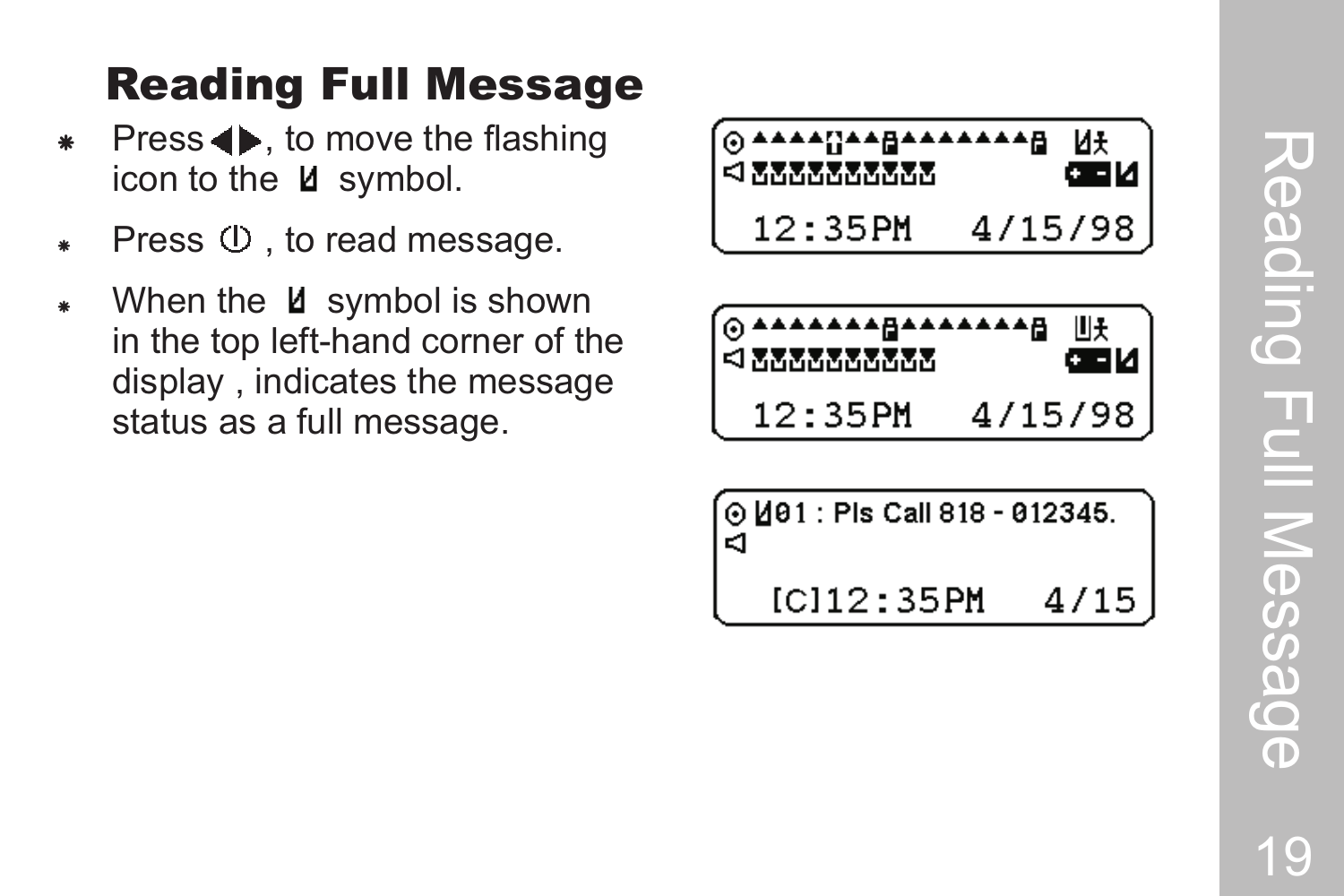#### Backlighting

You can manually activate the backlight at any time by pressing and holding for three seconds . If no other buttons are pressed, the backlight automatically turns off when the pager returns to the standby mode .

#### Duplicate Message

The pager automatically covers by the latest messages if it is received the same message.